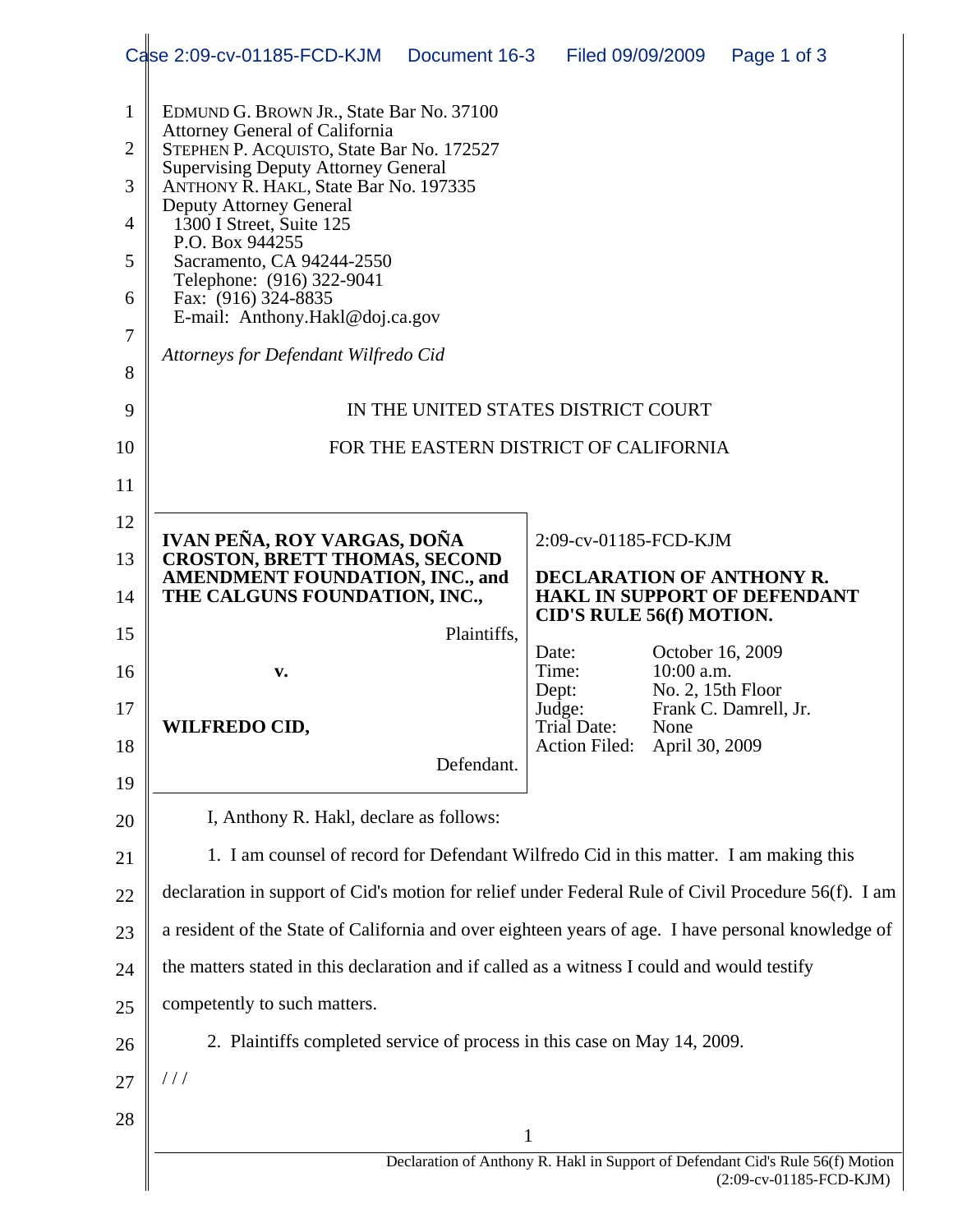1 2 3 4 5 6 7 8 9 10 11 12 13 14 15 16 17 18 19 20 21 22 23 24 25 26 27 28 2 3. Defendant Cid has not filed an answer, and on July 6 he timely filed a motion to dismiss, noticing it for hearing on October 2, a date that was convenient to all counsel. The Court's granting of the motion to dismiss would dispose of this case in its entirety. 4. Plaintiffs filed a motion for summary judgment last week on September 2, also noticing it for hearing on October 2. 5. The parties first met and conferred as required under Federal Rule of Civil Procedure 26(f) on August 17. 6. On August 18, they filed a joint status report, in which Defendant explained that in the event this matter did not resolve at the pleadings stage, he would need to conduct discovery regarding Plaintiffs' claims. The joint status report also reflects the parties' agreement to make initial disclosures on September 16. In the joint status report, Defendant also indicated an intention to object to any premature motion for summary judgment. 7. By Minute Order filed August 21, this Court declined to schedule this case in light of the pending motion to dismiss, explaining that a schedule would issue only if necessary following the issuance of an order on the motion. 8. Defendant has not served any discovery in this case due to its early age, in light of the pending motion to dismiss, and in the interest of conserving the resources of the Court and the parties. 9. If this action survives the motion to dismiss, Defendant will need to develop a specific factual record to adequately oppose any motion for summary judgment by Plaintiffs. Specifically, Defendant will likely need to conduct discovery aimed at learning the identity of each "willing seller" for each of the handguns referenced in the amended complaint. Defendant will also engage in non-party discovery, such as a records or deposition subpoena, asking each seller to verify that he or she is in fact willing and otherwise qualified to sell the firearms at issue. 10. Defendant will also need to depose each of the individual Plaintiffs to ascertain what conduct by Cid, if any, links him personally to each of the constitutional violations alleged in the complaint such that he is liable to Plaintiffs in his individual capacity.